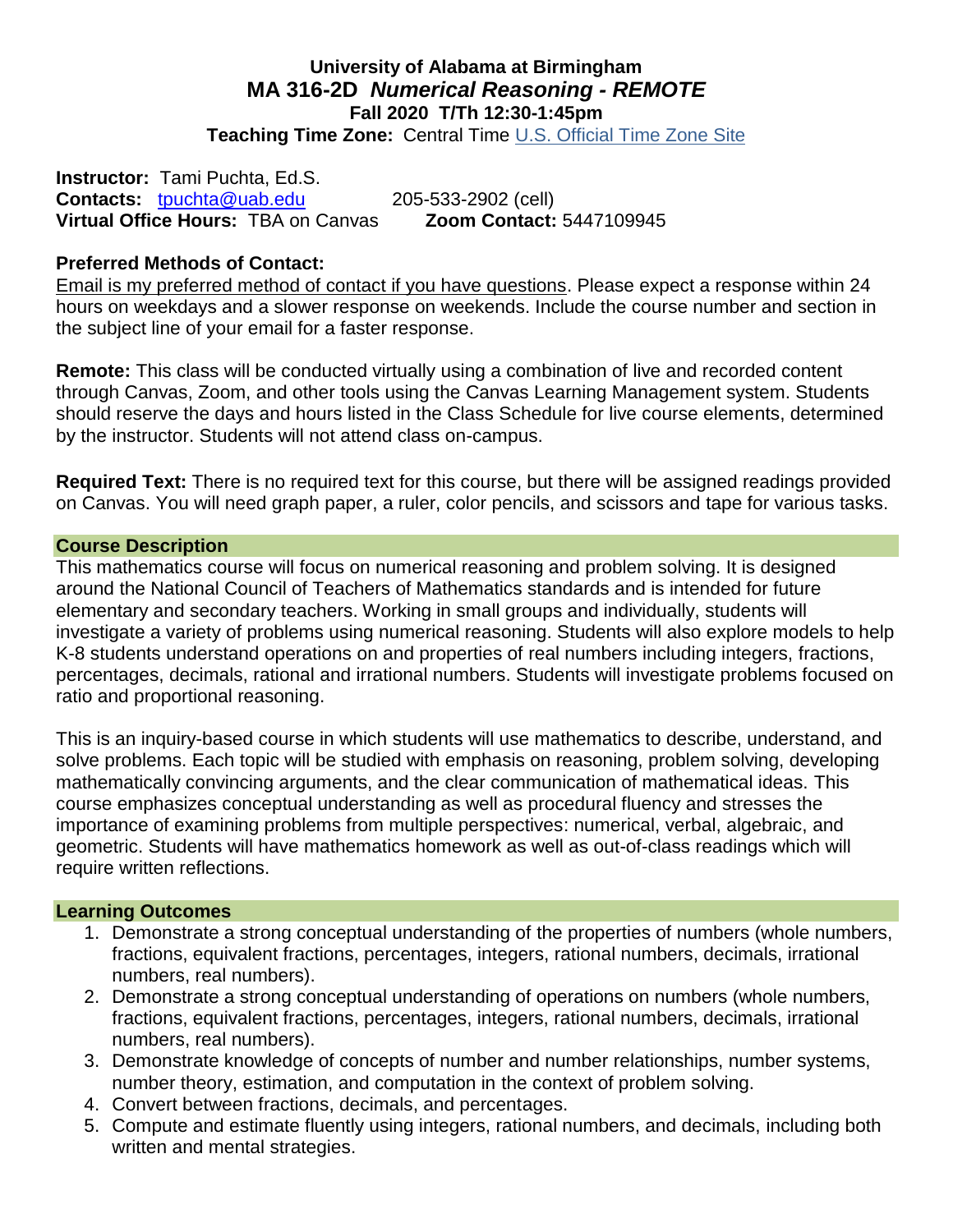- 6. Model and solve a variety of theoretical and applied problems
- 7. Understand prime and composite numbers, factorization, and common divisors and multiplies.
- 8. Model and solve problems involving ratios, rates, and proportional reasoning, and distinguish between proportional and non-proportional relationships.
- 9. Use and convert units appropriately when solving problems.
- 10.**Effectively communicate mathematical ideas orally and in writing**.
- 11.**Demonstrate a positive disposition, persistence in problem solving, and reflection in doing mathematics**.

**The goal** of this course is that you become mathematically powerful students and that you become competent and confident problem solvers. The content and experiences in this course will lead you toward this goal. My role as the instructor will be to guide and support you as you make sense of mathematics. My role is not to tell you everything about the subject, nor is it to answer all of the questions that will arise as you engage in problem solving. You will at times experience confusion and perhaps frustration. This is a natural part of the learning process. I will try to help you reflect and work your way out of confusion before your frustration becomes debilitating to your learning. Don't be afraid of wrong answers. Sometimes learning occurs by multiple attempts down wrong paths until you find a correct path.

You will learn while working in teams, in pairs, and as an individual as you solve problems. Engaging with others in collaborative problem solving will help you see several ways of solving a problem and appreciate a variety of points of view. In groups, you are not to 'teach' someone how to solve a problem and you are not to direct others to think in a certain way. Each person must think for her/himself and make sense of the situation. For many problems, I will insist that you not be satisfied with simply finding one way to solve a problem. While getting the right answer is a goal in solving a problem, understanding how you got to the answer is also important, as is being able to communicate your understanding to others. Collaborative learning is encouraged; however, you are individually accountable for learning the material.

#### **Course Requirements**

- **1. Attendance** and **active participation** in all sessions. Since group participation is an essential component of this course, missing more than 33% of group discussions for unexcused reasons will result in a grade of F for this course.
- **2.** You may collaborate on solving the homework problems. However, it is imperative that you are able to solve problems on your own on the exam. A good guideline is that after you have solved a homework problem, you should feel confident that you are able to explain your solution to the class.
- **3.** Complete individual menus of problems, group tasks, and homework problems.
- **4.** Complete article reviews and other readings.
- **5.** Actively participate in Canvas discussions.
- **6.** Complete an in-class Midterm Performance Task and a Final Performance Task.
- **7.** Develop a final Mathematics Portfolio.
- **8.** Have a positive and productive disposition toward yourself, your classmates, and mathematics. Be respectful of others as you share ideas.

#### **Course Policies**

**Pass/Fail may not be permitted for Education Majors**. Please check with your advisor before choosing P/F. Students earn grades in the course as shown in the table below. Points accumulated will be recorded in CANVAS. Important due dates will be listed in CANVAS calendar.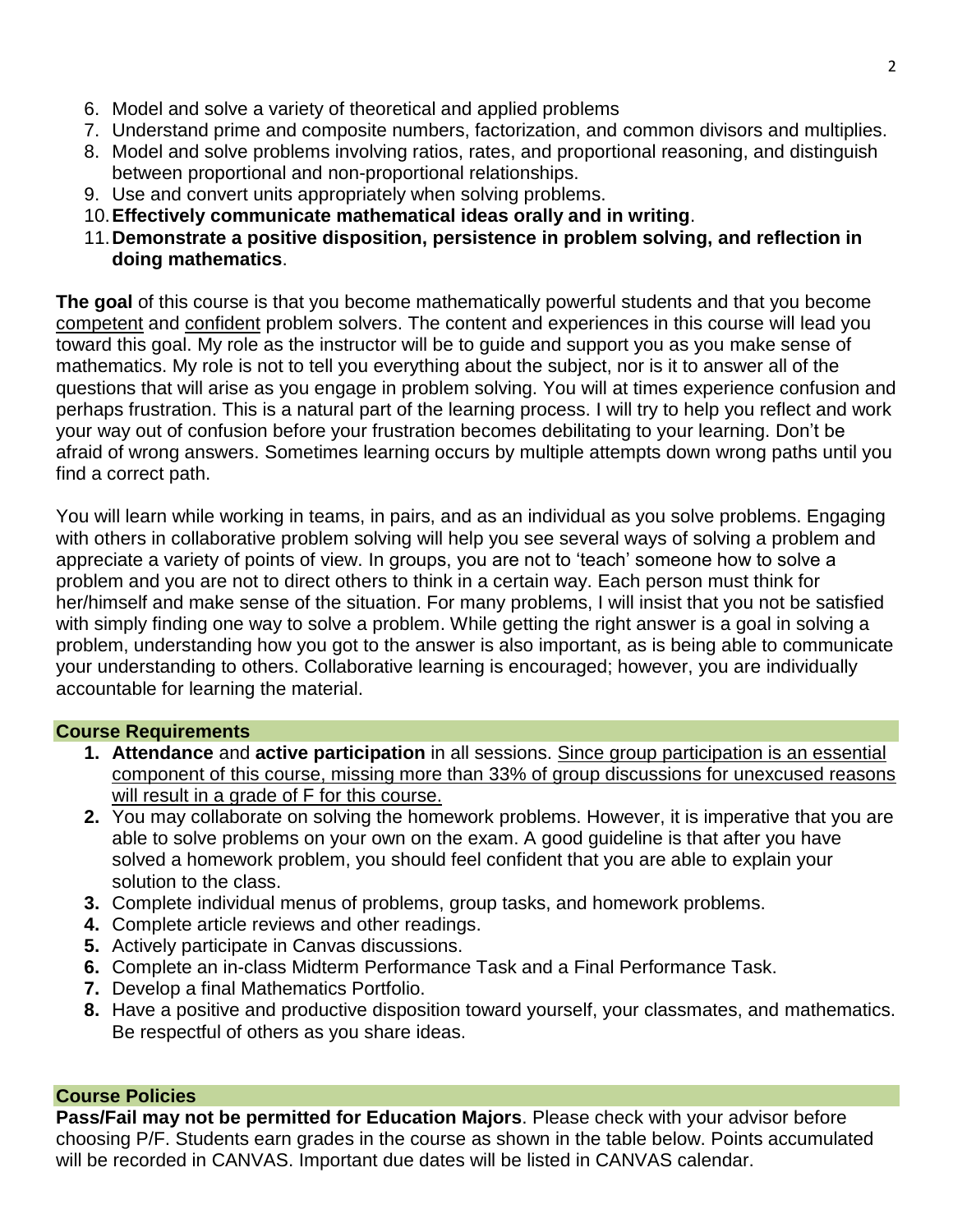| <b>Assignments</b>           | <b>Percent of</b>  | <b>Percent</b> | Fin          |
|------------------------------|--------------------|----------------|--------------|
|                              | <b>Final Grade</b> | <b>Earned</b>  | Gra          |
| Math Menus (2)               | 20                 | 90-100         | $\mathsf{A}$ |
| <b>Article Reviews</b>       | 10                 | 80-89          | B            |
| <b>Discussion Groups</b>     | 12.5               | 70-79          | C            |
| Midterm                      | 20                 | 65-69          | D            |
| <b>Mathematics Portfolio</b> | 10                 | <65            | F            |
| Final                        | 22.5               |                |              |
| Participation/Attendance*    | 5                  |                |              |

| Percent | Final |  |
|---------|-------|--|
| Earned  | Grade |  |
| 90-100  | А     |  |
| 80-89   | B     |  |
| 70-79   | C     |  |
| 65-69   | D     |  |
| <65     | F     |  |

### **Since group participation is an essential component of this course, missing more than 25% of classes with unexcused absences or 33% of group discussions will result in a grade of F for this course.**

\*Item 2 recognizes those who put forth a maximum effort and demonstrate persistence in problem solving. The instructor will use her best professional judgment in awarding the 5% for this item based on a student's full participation in class activities, attempts at completion of challenging tasks, and may be influenced by a student's attempts or non-attempts at dessert items from the menu problems. Five percent will be awarded to students who have one or fewer absences (and make up the work for any absences), actively participate in all group and independent tasks, demonstrate persistence in pursuing challenging problems and tasks, show craftsmanship in solving problems and seek to extend their thinking on problems, show the ability to work independently on tasks, demonstrate the ability to work with others on tasks without providing too much assistance, complete all required tasks on the menus, and give good faith attempts on some of the desserts on the menus. If in the judgment of the instructor a student fails to meet all of the above, the instructor will assign a score between 0 and 5% with appropriate credit given for partial successes in meeting course goals. The instructor's decision here is based on her professional experience and is the final judgment on this item.

### **Late Assignments/Revisions**

All assignments are due at the indicated/assigned due date and time in Canvas unless otherwise instructed. In the event the instructor will accept a late assignment, ten percent of the assignment grade will be deducted per day late. No revisions will be possible unless requested by the instructor. If the instructor requests a revision of an assignment, the grade you receive will be an average of the first and second attempts. Once an assignment closes on Canvas, no late submission will be permitted except in extreme circumstances.

#### **Exams**

An online midterm and a final are scheduled for this class. The midterm will occur during a regular class time and the final will take place during the scheduled final time for this section. See the UAB [Final Exam Schedule](https://www.uab.edu/students/academics/final-exams) here. Make-up exams will be scheduled only when requested within the first week of the term for a valid and verifiable reason or in case of an extreme emergency.

#### **Discussions:**

You will be assigned to at least one discussion group each week where you will discuss given patterns or tasks to discuss. There are two parts to the discussion – your initial post and your responses.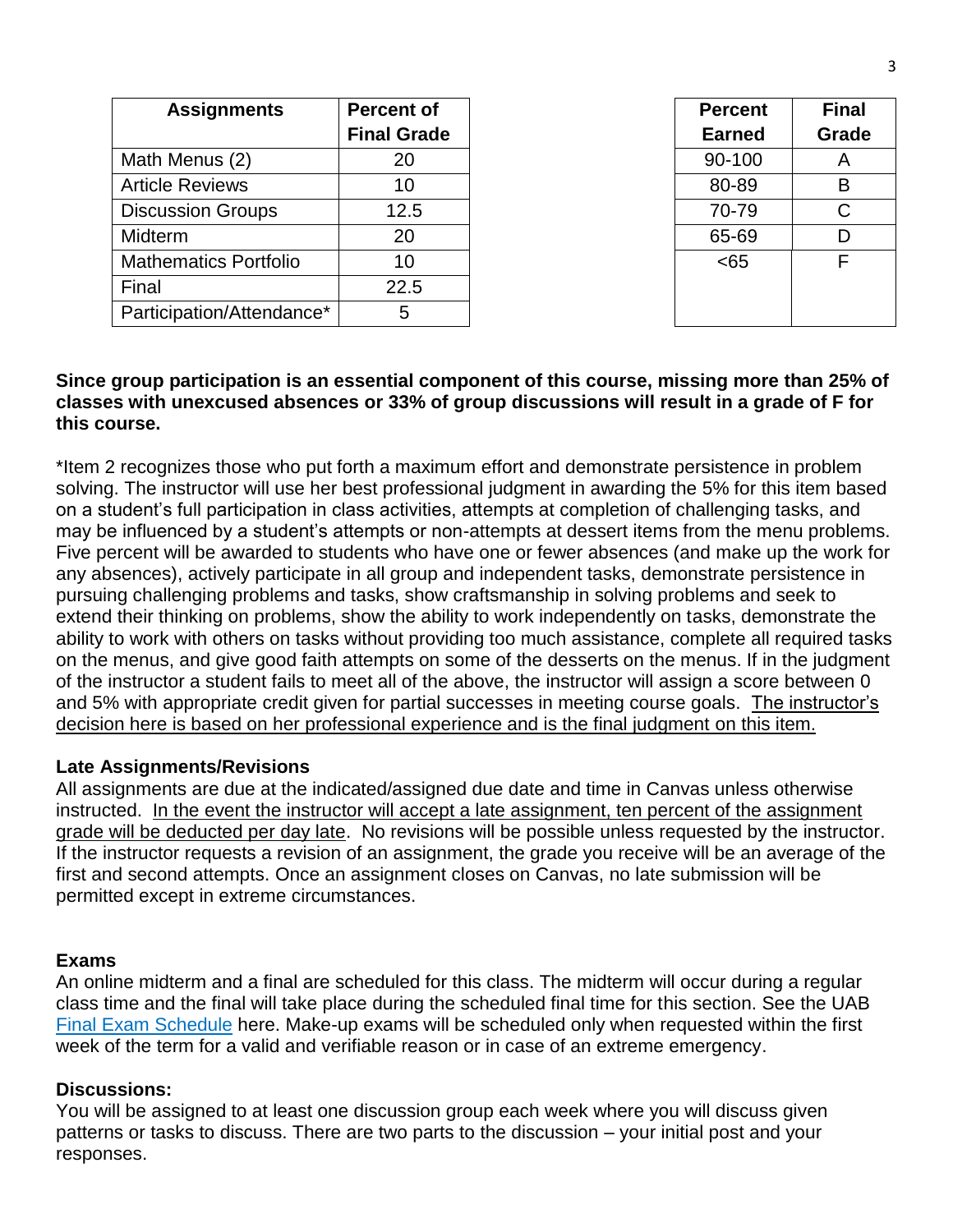- Your initial post should show your current thinking about the assigned task. You may submit an incomplete solution, but do show what you have figured out so far.
- You are also expected to respond to at least two posts by other students. Your initial and response posts must be of substance. Posts *only* saying "I agree with your point" or "I did it the same way" are not substantive and will not be counted. Here are some tips on how you can make your post substantive:
	- o State how your solution is the same or different than others and how/why.
	- $\circ$  If you are truly stuck, be specific about what you do know (what the is problem asking, what do you know so far) and what kind of help you think you need. NOTE: Simply "getting an answer" that you do not understand will not help you very much in this class.
	- o Ask a specific question about someone's solution.
	- o Expand on at least one idea shared in the conversation.
	- o Connect your solution or someone else's to a previous pattern or task.
	- o Ask follow-up questions
	- o Answer questions that your peers or instructor ask about your post

At the end of some tasks/projects, you will be required to fill out a group self-evaluation form to evaluate other team members' contributions to the project.

## **Attendance and Tardiness/Early Departure Policy**

Attendance every day is expected and essential to success. Please be on time to class and let me know as soon as possible if it is necessary to miss class. **Class roll will be recorded for each class.** You will be held responsible for content during your absence**.** Tardiness to class and early departures are disrespectful to the instructor and your classmates.

### **Time Commitment:**

This class meets twice per week for 1.5 hours each. In addition to our virtual class time, you should spend about 6 hours per week reading, studying, preparing for class discussions, and completing assessments.

## **Course Policies**

### **Add/Drop and Course Withdrawal**

- Drop/Add: Deadlines for adding, dropping, or withdrawing from a course and for paying tuition are published in the [Academic Calendar](https://www.uab.edu/students/academics/academic-calendar) available online. Review the [Institutional Refund](https://www.uab.edu/students/one-stop/policies/institutional-refund-policy)  [Policy](https://www.uab.edu/students/one-stop/policies/institutional-refund-policy) for information on refunds for dropped courses.
- Withdrawal: To avoid academic penalty, a student must withdraw from a course by the withdrawal deadline shown in the academic calendar and receive a grade of W (withdrawn). Failure to attend class does not constitute a formal drop or withdrawal.

### **Academic Misconduct**

The University of Alabama at Birmingham expects all members of its academic community to function according to the highest ethical and professional standards. Students, faculty, and the administration of the institution must be involved to ensure this quality of academic conduct. Review the Academic Honor Code and Non-Academic Student Code in the Course Information Module on Canvas.

Academic dishonesty and misconduct includes, but is not limited to, acts of abetting, cheating, plagiarism, copying homework, fabrication, and misrepresentation. Candidates are expected to honor the UAB Academic Code of Conduct as detailed in the most current *UAB Student Catalog.*.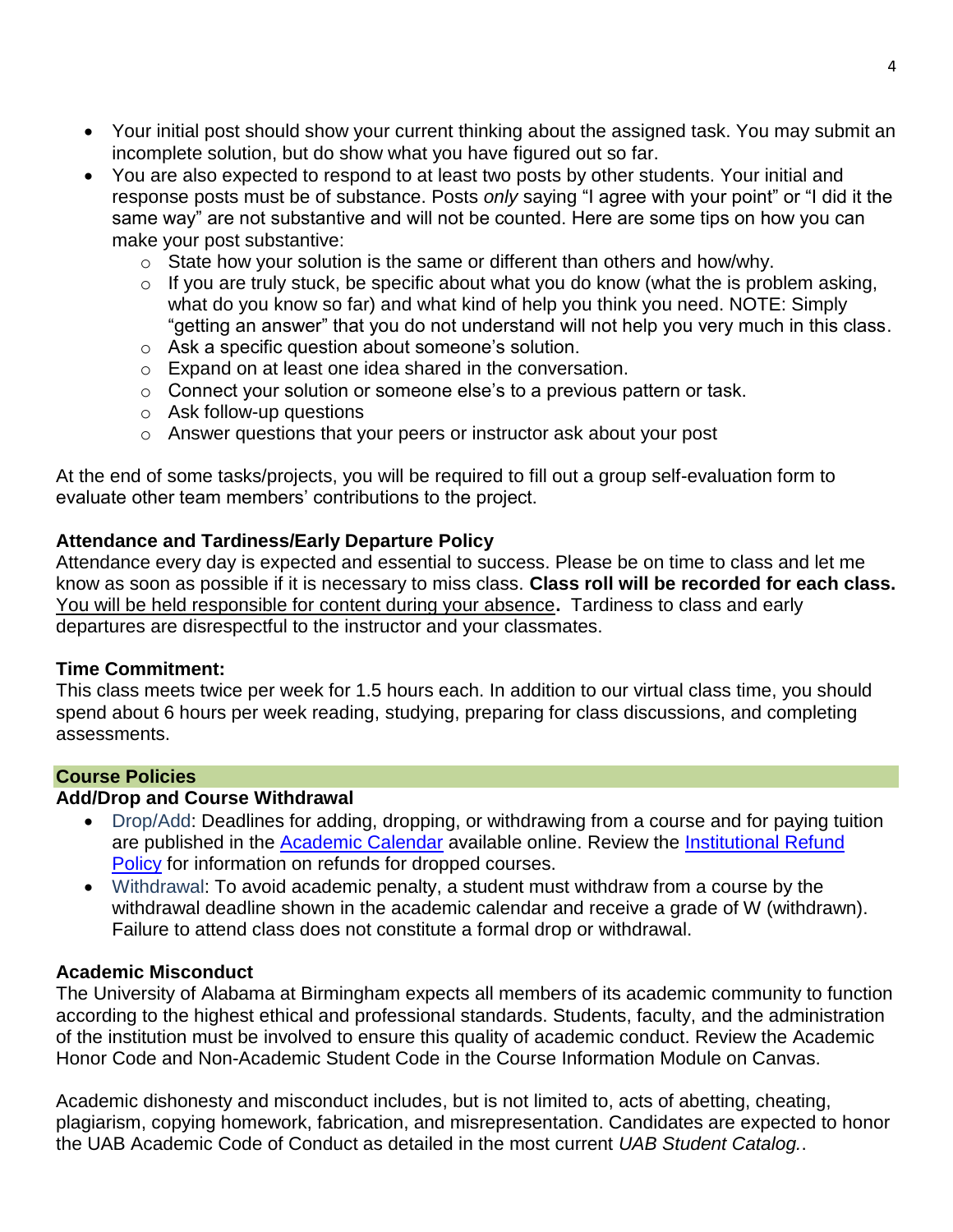### **DSS Accessibility Statement**

UAB is committed to providing an accessible learning experience for all students. If you are a student with a disability that qualifies under Americans with Disabilities Act (ADA) and Section 504 of the Rehabilitation Act, and you require accommodations, please contact Disability Support Services for information on accommodations, registration and procedures. Requests for reasonable accommodations involve an interactive process and consist of a collaborative effort among the student, DSS, faculty and staff. If you are registered with Disability Support Services, please contact DSS to discuss accommodations that may be necessary in this course. If you have a disability but have not contacted Disability Support Services, please call (205) **934-4205**, visit [their website,](http://www.uab.edu/dss) or their office located in Hill Student Center Suite 409.

**COVID-19 Adjustments for Students**: Attendance will be a part of your grade in this course. All absences for COVID-19-related illnesses will be excused. Students concerned about their attendance as a result of COVID-19 should register with Disability Support Services.

UAB Disability Support Services (DSS) has established a process for UAB students to request temporary adjustments based on the impact of COVID-19. The process is similar to the traditional DSS registration procedures for accommodations based on disability. However, these requests will be referred to as "COVID-19 Related Temporary Adjustments." On the DSS website, there is a section (next to the traditional DSS application process) titled "Request COVID-19 Temporary Adjustments" where students can read the process and click to complete an application.

On the application, the student must complete an attestation and identify which of the following category(s) applies to their situation. Students will be allowed to submit documentation to support their requests.

- I am 65 or older.
- My medical provider has determined that I am an individual who is considered high risk according to Centers for Disease Control and Prevention.
- I care for or reside with an individual who has been determined to be high risk according to Centers for Disease Control and Prevention.
- I have tested positive for COVID-19.
- I am requesting adjustments for another reason.

Any questions regarding this process should be referred directly to dss@uab.edu. For qualifying students, DSS staff will create a Notification of Temporary Adjustment Letter (PDF format) which will be provided to students. Students will share this letter, as needed, with instructors to request adjustments.

### **Non-harassment, hostile work/class environment:**

The UAB College of Arts and Sciences expects students to treat fellow students, their Course Instructors, other UAB faculty, and staff as adults and with respect. No form of hostile environment or harassment will be tolerated by any student or employee. In this class, we will only use constructive criticism and will work to build a community of life-long learners.

### **Title IX Statement**

UAB is committed to providing an environment that is free from sexual misconduct, which includes genderbased assault, harassment, exploitation, dating and domestic violence, stalking, as well as discrimination based on sex, sexual orientation, gender identity, and gender expression. If you have experienced any of the aforementioned conduct we encourage you to report the incident. For more information about Title IX, policy, reporting, protections, resources and supports, please visit http://www.uab.edu/titleix for UAB's Title IX Policy, UAB's Equal Opportunity, AntiHarassment Policy and Duty to Report and Non-Retaliation Policy.